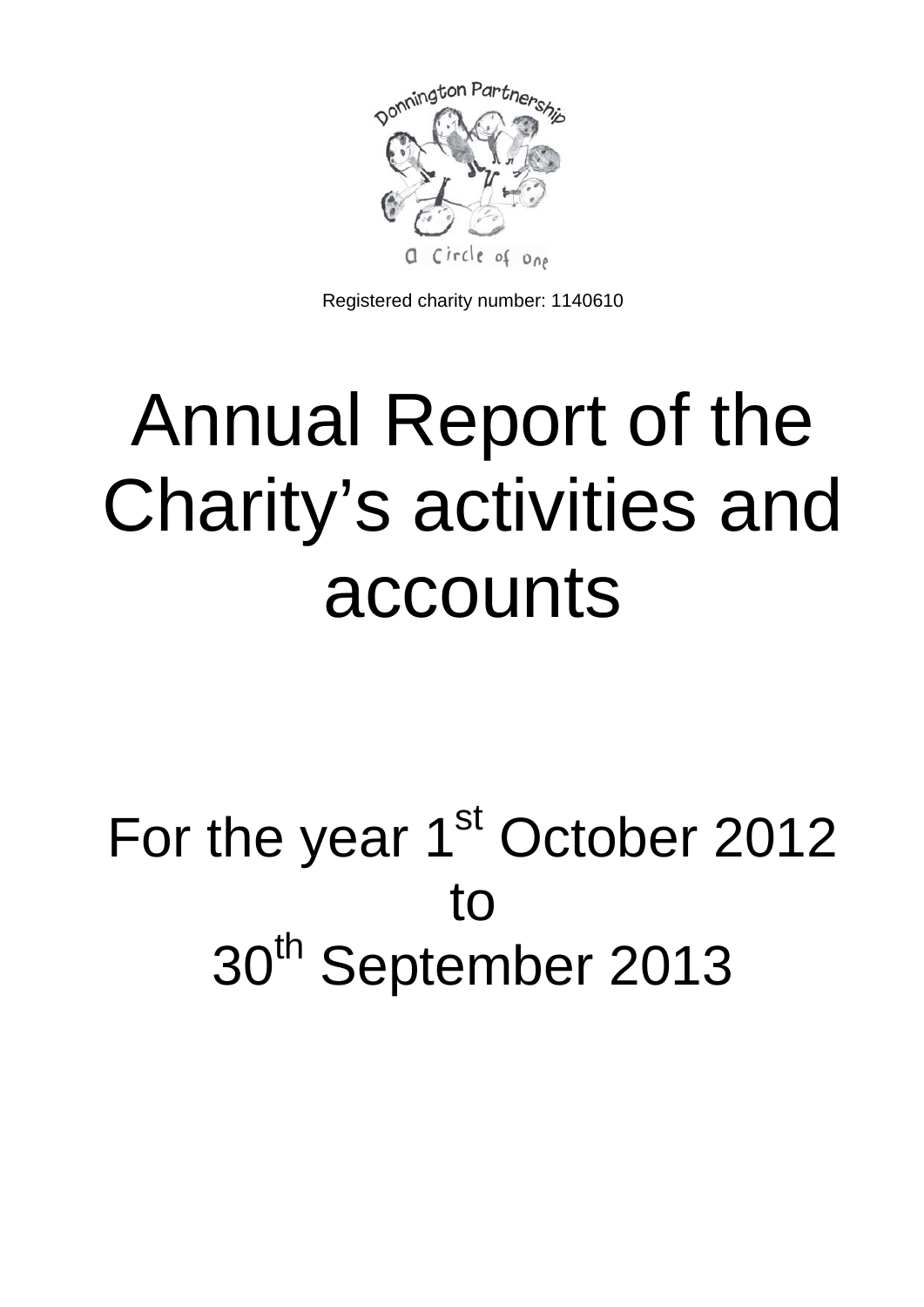## Donnington Partnership Charity No. 1140610

# Charity activities for the year ending 30<sup>th</sup> September 2013

## **Contents**

|                                         | Page     |
|-----------------------------------------|----------|
| 1. Reference and administration details | $1 - 2$  |
| 2. Chair of the Trustees report         | $3 - 5$  |
| 3. Treasurer's report                   | 6        |
| 4. Independent examiners report         |          |
| 5. Receipts and payments                | $R - 11$ |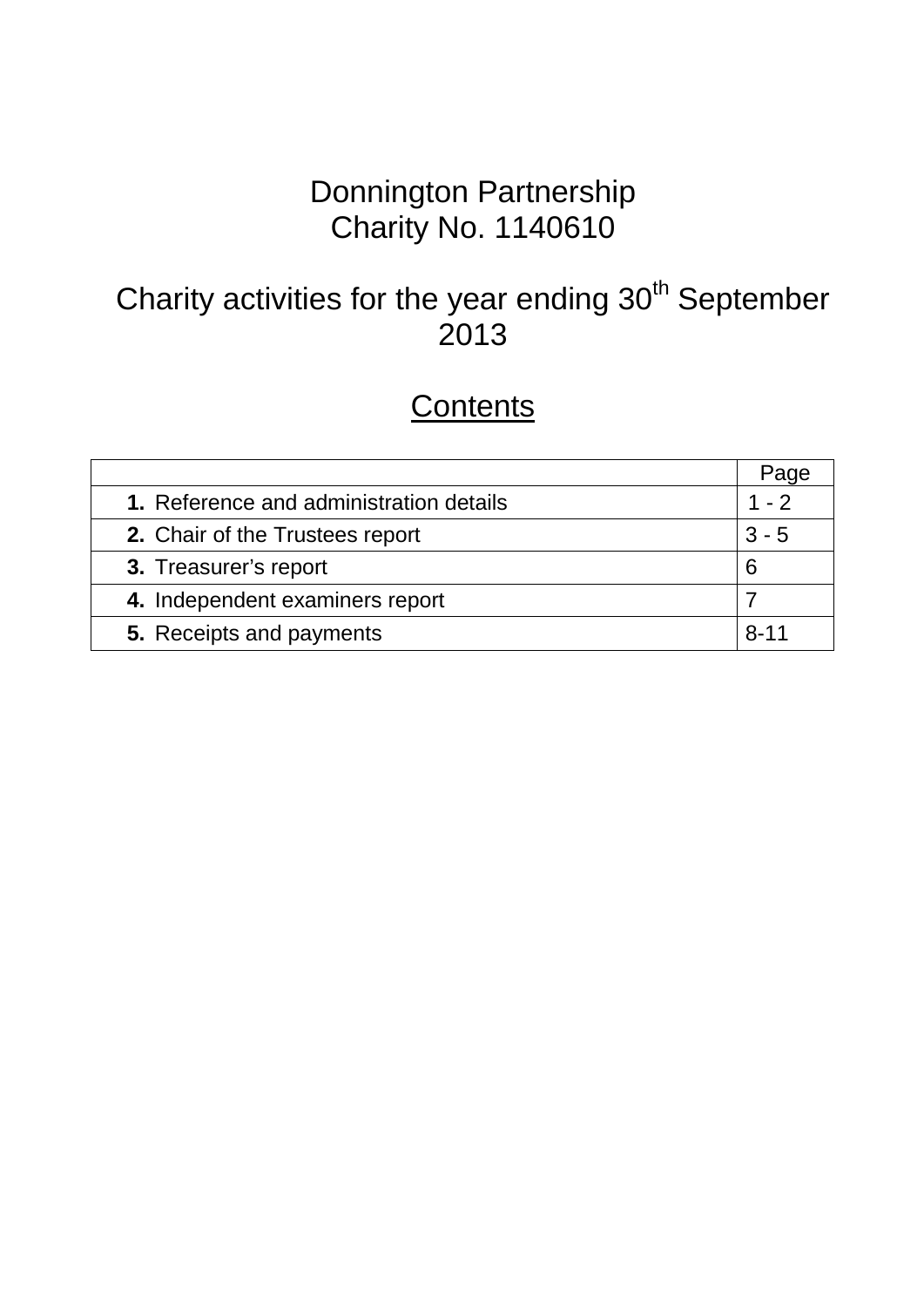#### **Donnington Partnership Charitable Trust Charity No. 1140610**

Charity name: Donnington Partnership Charitable Trust Registered charity number: 1140610 Charity's principal address: Donnington Wood lifelong Learning Centre, St Matthews Road, Donnington Wood, Telford TF2 7PR

Names of the trustees:

Ben Murphy, Trustee Chair Rose Gregory, Trustee Vice-chair Kate Giblin, Trustee Treasurer Jean Gulliver, Trustee Albert Biggs, Trustee Simon Heys, Trustee

#### Structure, governance and management

Donnington Partnership is a registered charity with 6 trustees who have overall responsibility for the Partnership's business. Trustees are elected each year at the Donnington Partnership Annual General Meeting.

The organisation was established in 1997, became a registered charity on  $28<sup>th</sup>$  February 2011 and is governed by a constitution dated  $14<sup>th</sup>$  June 2012.

#### Charity objectives and activities:

The Charity's objects are to promote such charitable purposes for the benefit of the inhabitants of Donnington Telford and Wrekin as the trustees shall determine, including the advancement of education, relief of poverty and the preservation and protection of good health.

The charity works closely with a locally elected 'Community Steering Group' that meets with the trustees to help address local issues and help to meet the charity's objects through the following ways:

- **1.** It has 6 thematic work areas around the subjects of: **community safety, children and young people, health & young families, community cafe, older people and lifelong learning**. Representatives for each of these themes help the community to problem solve when issues arise and support existing community provision to maximise opportunities for good community participation.
- **2.** The charity provides a volunteer managed community café; A successful community café with a team of volunteers, one employed position and one casual position. The cafe provides affordable healthy meals in the lifelong learning centre on a daily basis and a meal delivery service to vulnerable individuals and older people's clubs in the local area. The café volunteers receive valuable skills and confidence-building training along with work based experience and it has supported many people back into employment through this route. The café also provides a meal delivery service, a buffet catering service and hosts food taster promotion events for the local community to try different types of food.
- **3.** The charity provides a volunteer-led tool lending library; A small team of 2 volunteers look after a range of garden tools at the local community centre which can be hired by local residents for a small charge. The scheme is supported by the local registered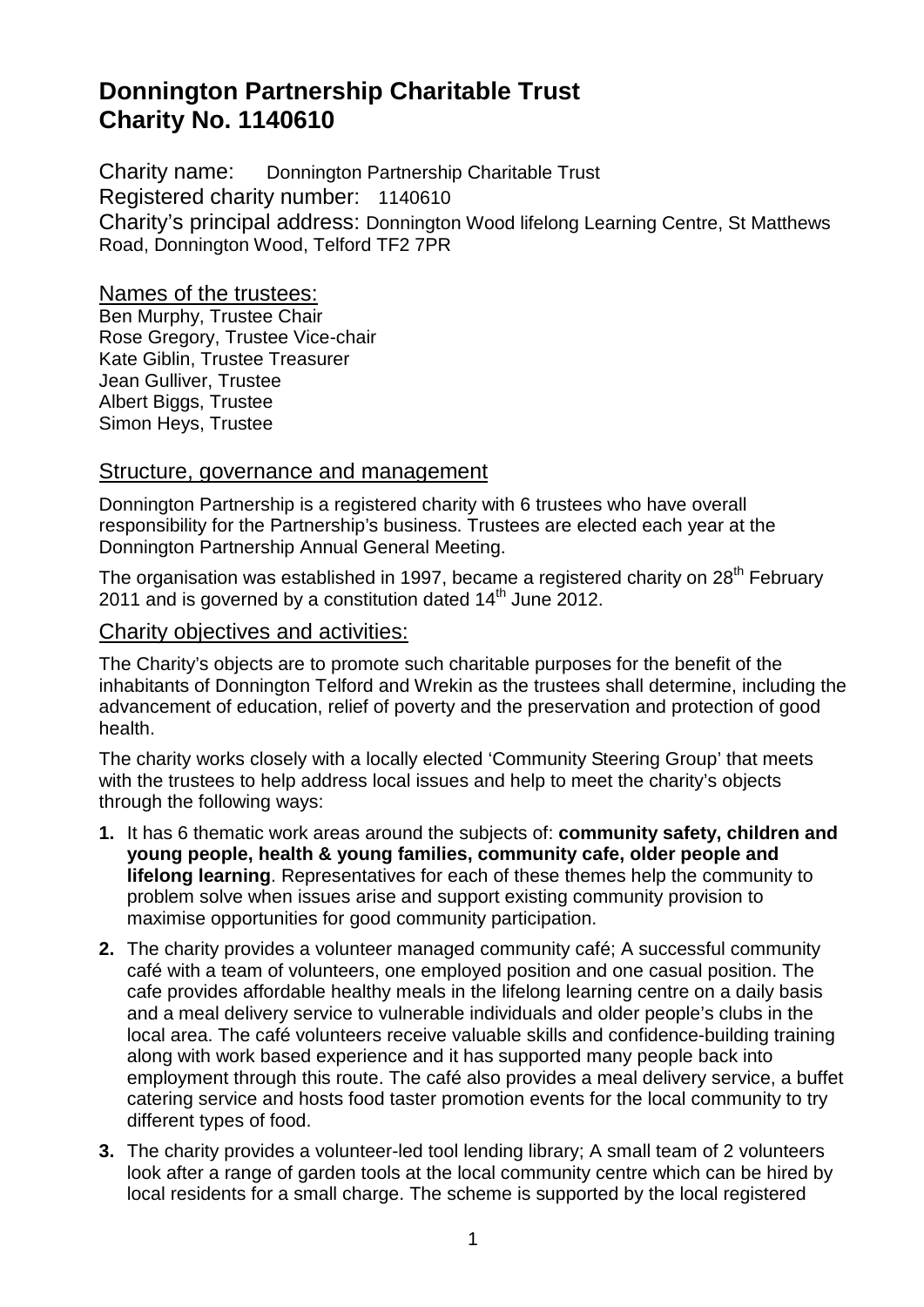social housing provider, which promotes it through their tenancy publications and is well-used throughout spring and summer by local residents.

- **4.** Organises other ad-hoc provision/ facilities as and when need arises, which is directed by the project/working groups.
- **5.** Throughout the year the Donnington Partnership also host a number of meetings and /or events that are aimed to encourage and stimulate community engagement and involvement; a community engagement meeting is organised every 3 months, which is an open public meetings for all residents and people working in and around Donnington to attend. It has 3 aims;
	- a. to run a PACT session that enables residents to raise any community issues of concern that they would like services to address
	- b. for the Trustees and Steering Group/ project facilitators to give a full report back on each of the thematic work areas
	- c. provide an opportunity to listen to a guest speaker about a particular topic relevant to the local area.
- **6.** The charity seeks and applies to external funding bodies, where appropriate, to support its charitable aims. It has a strong history of being very successful in obtaining grant funding and working with partner agencies to deliver projects and activities that have helped to address issues, provided improvements to services and facilities in the community and strengthened local community engagement.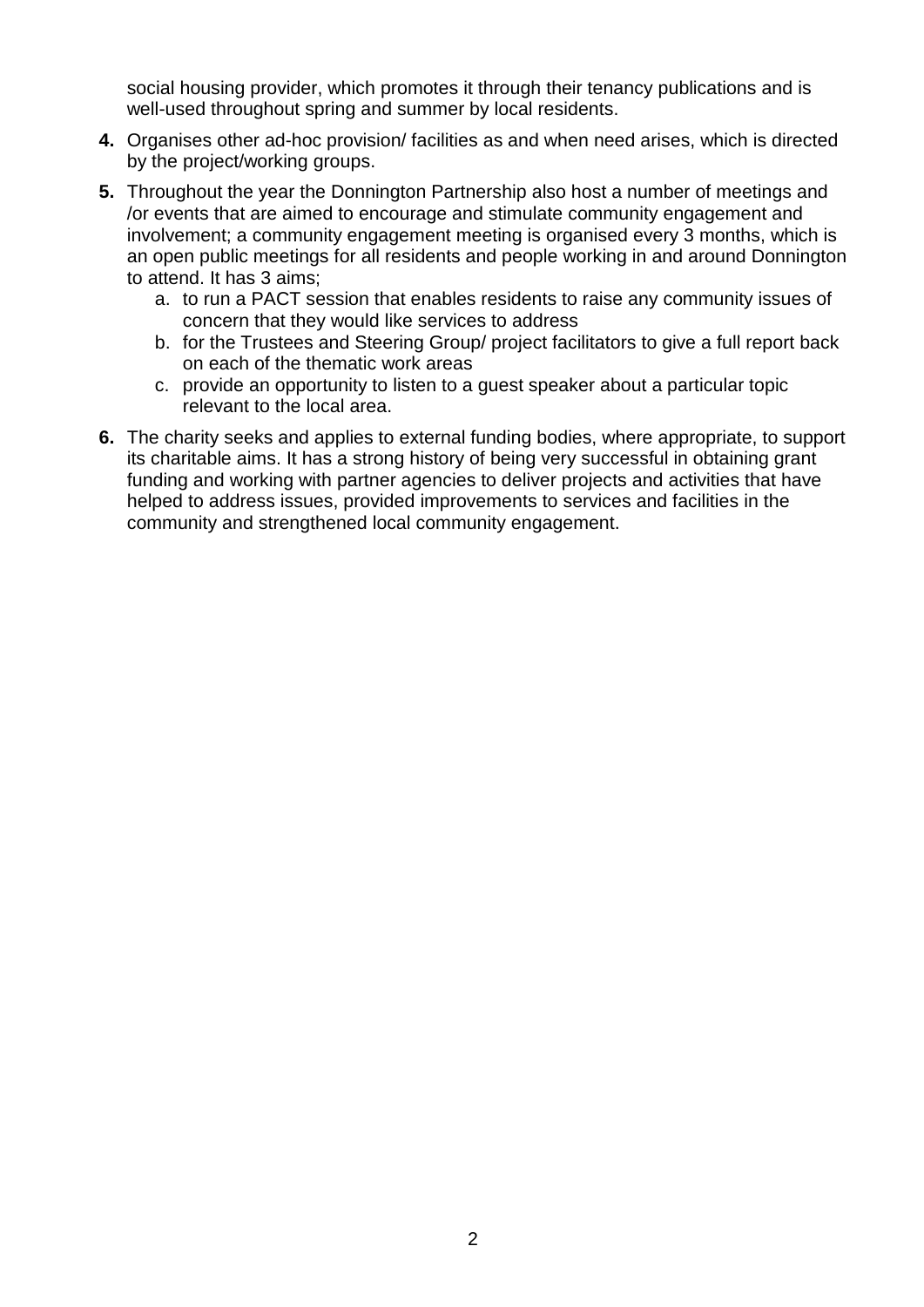#### **Donnington Partnership Annual General Meeting Chair of the Trustees report 2012**

As Chair of the board of Trustee's I'd like to begin as always by recognising the commitment of a number of people.

Firstly, Rose as vice chairperson, Kate as Treasurer and Albert and Jean as Trustees'. I would like to thank you for your time, support and dedication over the last 12 months. Since the last AGM we've also added Simon Heys to the Board and Simon's background and commitment has only strengthened the group since he joined.

I'd also like to thank Fiona for her continued support of us as a team and the administration duties she also undertakes. Fi's involvement often strays well over the boundaries of what we should expect and we are as always grateful for her input.

As a board we still meet monthly and we use these meetings to review the progress that we are making. We have been forced to make some particularly difficult decisions in the last 12 months, some of which I may reflect on later in the report. Some of these decisions have been made more justifiable due to the sound base that we have formed as a Board in regards to our policies and procedures.

The Community café at the life long learning Centre continues to be an area of the Charity that requires a great deal of focus and energy.

Earlier in the year we received a letter from Telford and Wrekin Council regarding a lease for the Café. The proposals came at some cost with the proposed charge representing a three fold increase of what we had been paying. We successfully challenged this charge and put forward a robust justification as to why it should not increase. As many will know this was successful and the lease is now formally in place, the charge remaining reasonable.

The meal delivery service has just grown and grown and seems to have become a real hit with some of the most vulnerable residents in not just Donnington but also the North of Telford. Only recently we've seen requests come in from Hadley and Arleston so clearly word is spreading about what a great service the Café is offering.

However, we are approaching such requests with a great deal of trepidation. As a business it might appear that the more orders we get the better, but as a sustainable business we need to tread carefully and make sure that our service is not overstretched. The requests have re-ignited old conversations about the Café becoming a Community Interest Company something that will no doubt be discussed at the next Trustee's meeting.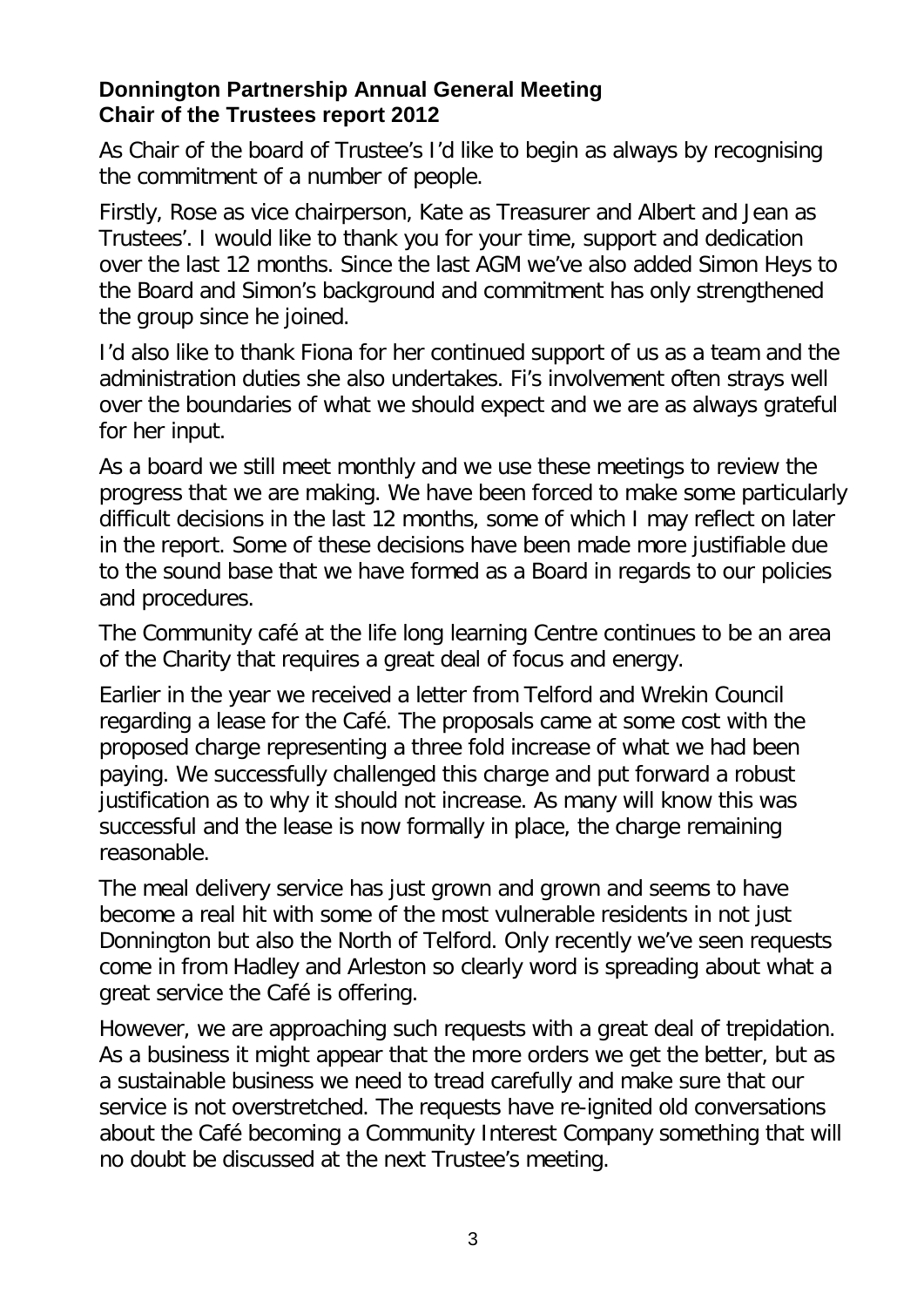The running of a busy community café has bought with it's usual number of challenges.

In the Summer we made not necessarily the biggest mistake of this venture but certainly the one that bought about the most criticism.

With our business hats firmly on we made the decision to reduce the choice in the menu for the delivery service and put the prices up at the same time.

The criticism wasn't heard from the customer but the Volunteers at the Café. Unknowingly we had breached a long standing agreement that the Volunteers are consulted over all price changes. Shall we say the response that we got perhaps demonstrated the passion that the Volunteers have for the Café?!? To further redress some of the damage that this decision caused we now meets with the volunteers quarterly in a consultative committee format.

We are always on the look out for extending our manpower in the kitchen and successfully obtained another employee at no cost to ourselves. The appointment came by way of a further grant initiative, this time from an organisation called the Shaw Trust. This took a great deal of work from both Rose and Kate in working out what the aims of the Shaw Trust were and whether they embraced our charitable objectives.

Sadly, in the last few weeks we have received the resignation of not only this individual but also our existing Kitchen Supervisor. It appears that a gulf had developed between the Volunteers and Supervisors that was no longer tenable.

This demonstrates the difficulties in running a business that is staffed by different groups of people. I referred earlier to the firm base that we had developed as a charity. The procedures that we have in place have provided us with a fall back position that should allow us to cover the service during the busy festive period. It is essential that we firmly place the feedback given to us from these departing employee's both into the recruitment process and also the on-going management of the Cafe

As we know, the Fairshare funding initiative has come to an end and a number of the Board were present at the farewell event that took place in March. The occasion gave the Charity, or the partnership as it was, the opportunity to reflect back on the legacy that has been left in Donnington through the hard work of many people. The results of the final piece of funding that was received by the Charity in the form of the reproduction of two community directories can now be seen. It offers further evidence of the wealth of activities and learning opportunities that exist in Donnington.

With one eye on the future, I think a period of stability is called for if not for the Board of Trustee's then for the Café and the operations that the Board controls. Building work on the site adjacent to the Life Long Learning Centre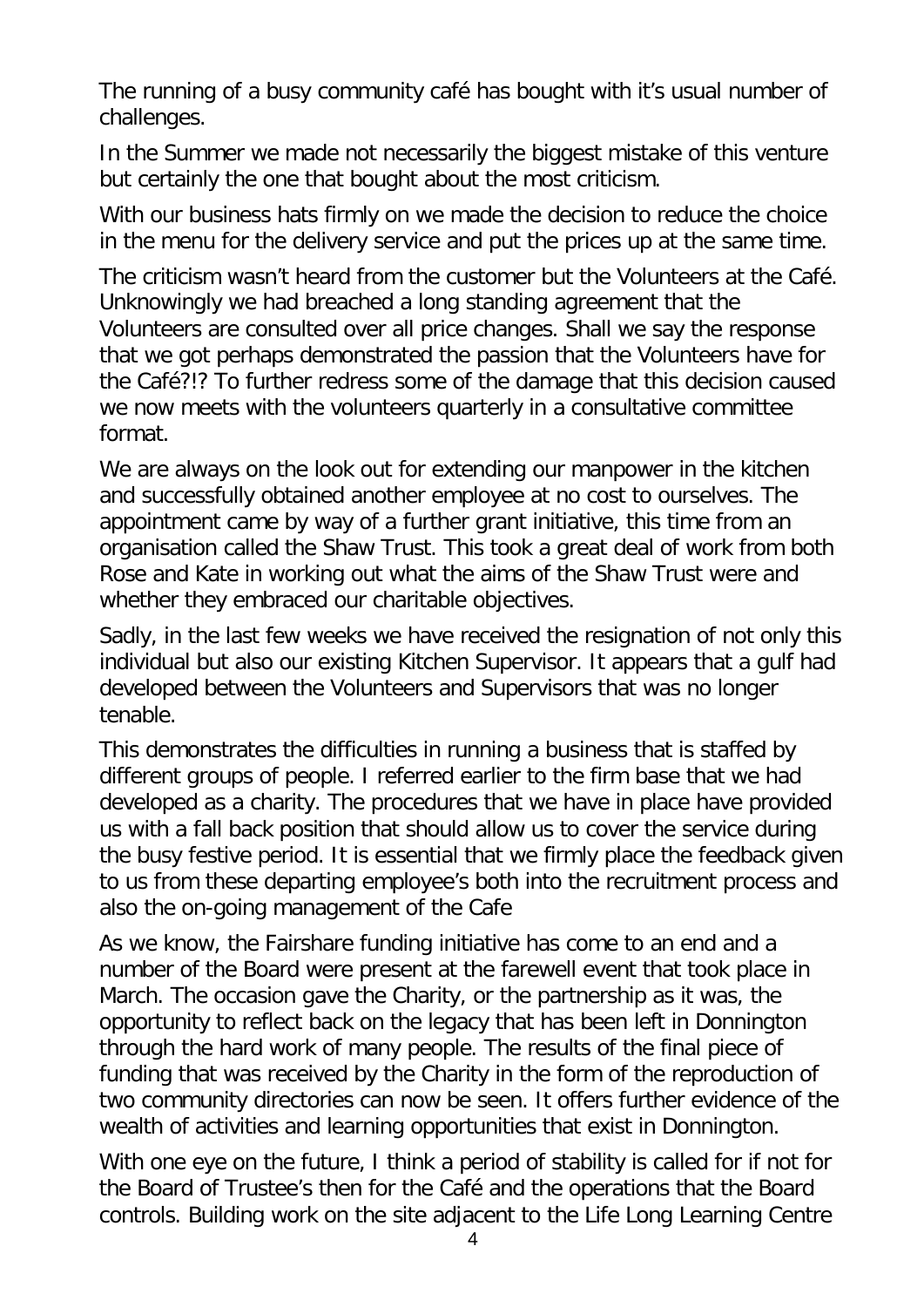has begun and this offers the Café a valuable, low risk source of income. If we can rely on this in the short to medium term it may allow us to make some important decisions on the café that for once are not driven by to financial pressures.

#### **Ben Murphy, Chair of Donnington Partnership Board of Trustees**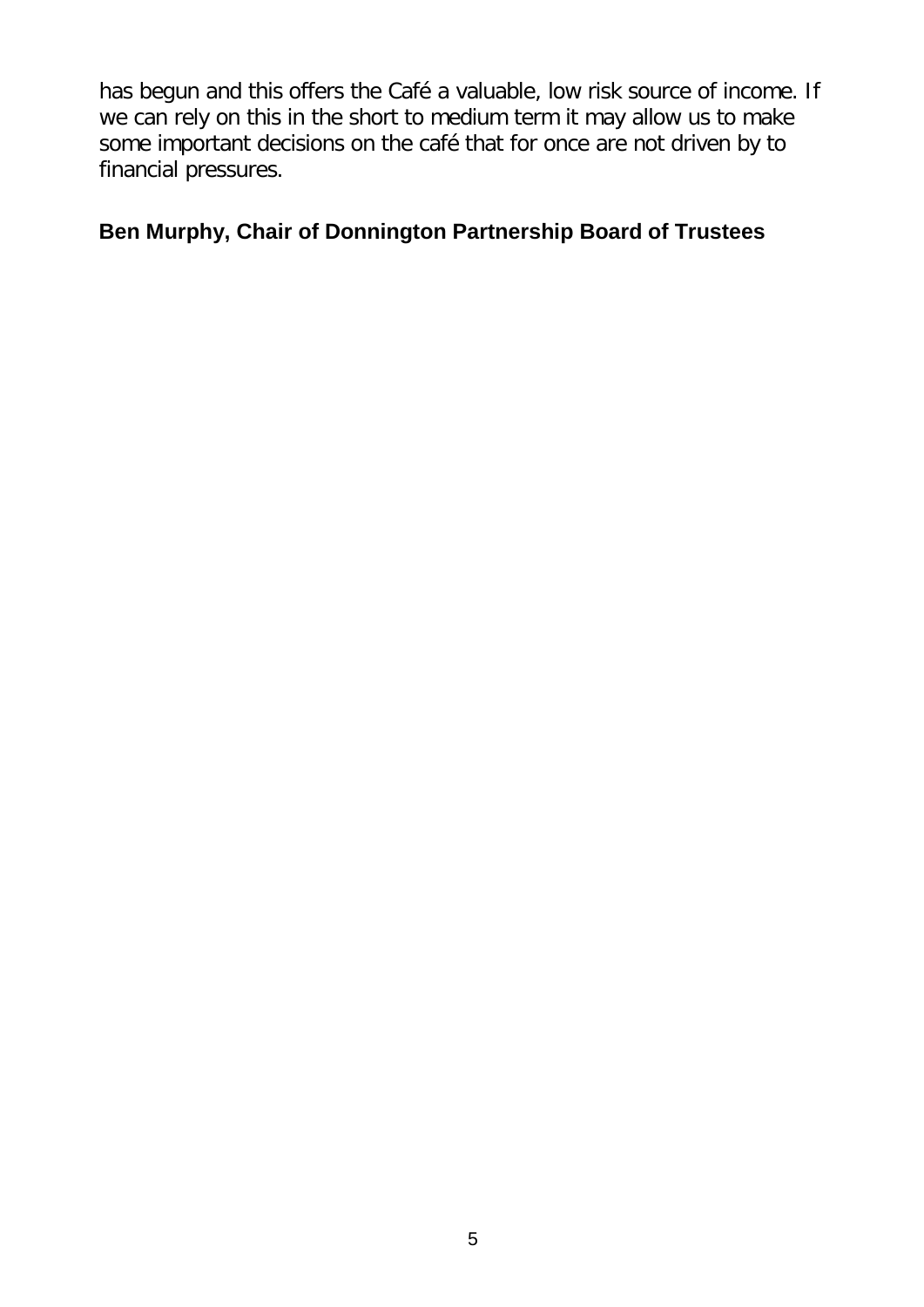#### **DONNINGTON PARTNERSHIP CHARITABLE TRUST AGM 19/11/13 Treasurers Report for Financial Year Ending 30th September 2013**

The financial statements for this year show an operating deficit of £365.50. The main reason for the deficit is grants received in the previous financial year were spent during this financial year.

#### **Receipts**

Overall receipts for the year were £44531.81

a) The partnership received Grants this year totalling £19,908.44 broken down as follows £1172.60 – Top up Fairshare Capital Grant for the Café Refurbishment £6352 – Fairshare Revenue Grant for the Café to employ a Kitchen Supervisor £10,040 – Fairshare Grant for Skatepark £1000 – Table Tennis Table for the Skatepark £400 – Tool Library £800 – Group Directories £143.84 – Telford & Wrekin CVS for the provision of a website b) The Community Café received income of £31,111.83 during this financial year.

#### **Payments**

Total payments for the year were £44897.31

- a) Grants
- $\triangleright$  The café spent £158.95 which is the remainder of the Capital Grant for the café such a small amount was remaining as we had an overspend last year which was recorded on my report last year.
- £8412.02 was spent on the employment of Staff for the Café from the revenue grant
- $\triangleright$  £1000 table tennis grant has been used in full
- $\geq$  £400 Tool library has been spent
- $\geqslant$  £800 for the group directories has been spent
- £83.63 of our NHS Grant was used for cookery classes we still have a balance of £256.40 remaining
- £143.84 Paid to 1&1 Internet for our website

b) Café expenditure totalled £29118.93. The café did make an operating surplus this year of £1992.90 which exceeded our projections.

#### **Cash Reserves**

As at 30<sup>th</sup> September 2013 the balance of the current account stood at £6233.46 In addition to this there is a further £9019.83 held in a 30 day high interest deposit account.

#### **Investments**

Our £10000 Deal Account paid us interest in May of £300 . The investment matures in May 2014 when we will consider our re-investment options.

Kate Giblin **Treasurer**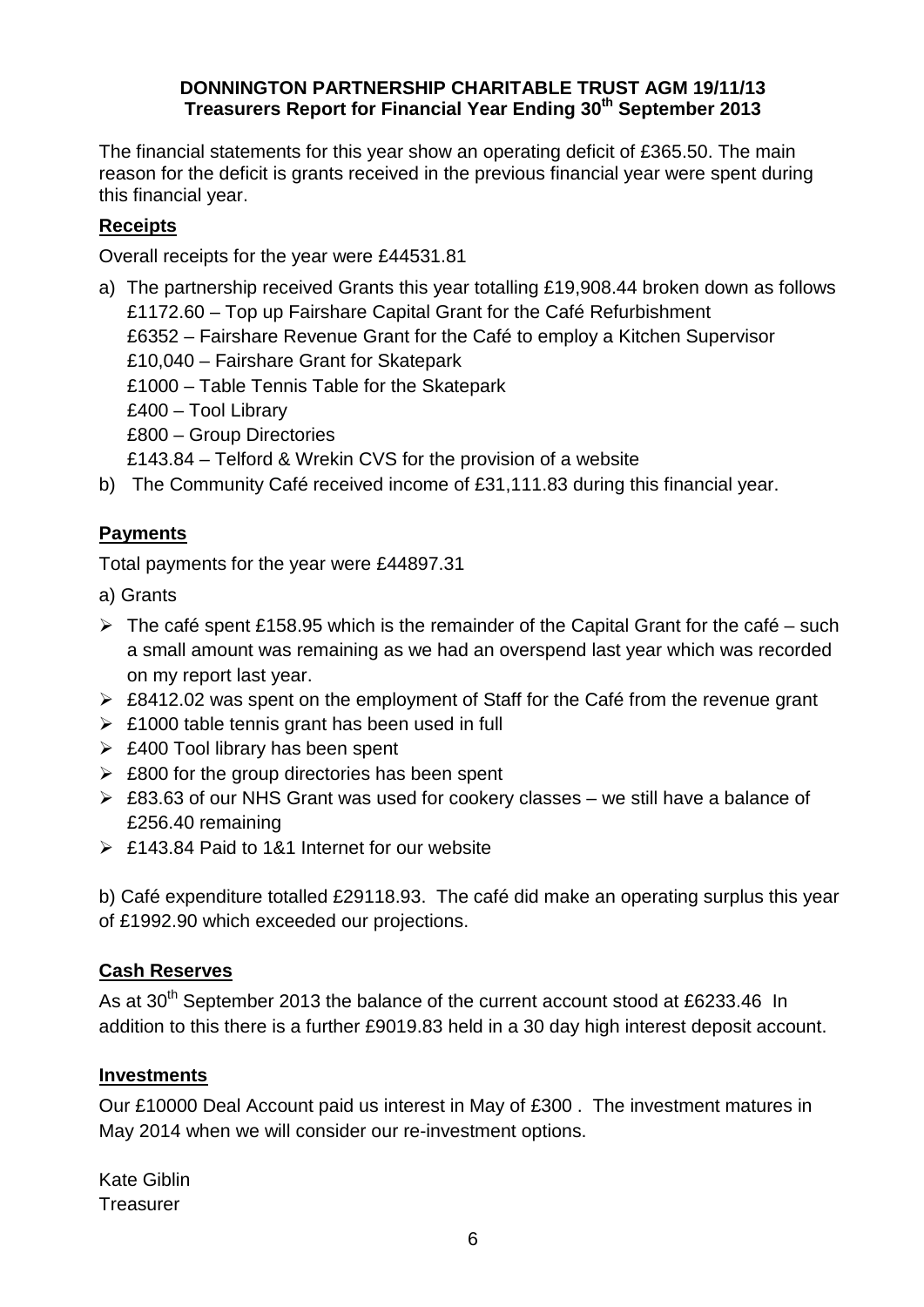

#### **Independent examiner's report on the accounts**

| <b>Section A</b>                                                  | <b>Independent Examiner's Report</b>                                                                                                                                                                                                                                                                                                                                                                                                                                                                                                                                                                                                                                                                                |                                                                    |                               |  |
|-------------------------------------------------------------------|---------------------------------------------------------------------------------------------------------------------------------------------------------------------------------------------------------------------------------------------------------------------------------------------------------------------------------------------------------------------------------------------------------------------------------------------------------------------------------------------------------------------------------------------------------------------------------------------------------------------------------------------------------------------------------------------------------------------|--------------------------------------------------------------------|-------------------------------|--|
| Report to the trustees/<br>members of                             | <b>Charity Name</b><br><b>Donnington Partnership Charitable Trust</b>                                                                                                                                                                                                                                                                                                                                                                                                                                                                                                                                                                                                                                               |                                                                    |                               |  |
| On accounts for the year<br>ended                                 | <b>Charity no</b><br>30 <sup>th</sup> September 2013<br>1140610<br>(if any)                                                                                                                                                                                                                                                                                                                                                                                                                                                                                                                                                                                                                                         |                                                                    |                               |  |
| Set out on pages                                                  | One                                                                                                                                                                                                                                                                                                                                                                                                                                                                                                                                                                                                                                                                                                                 |                                                                    |                               |  |
| <b>Respective</b><br>responsibilities of<br>trustees and examiner | The charity's trustees are responsible for the preparation of the accounts.<br>The charity's trustees consider that an audit is not required for this year<br>under section 144 of the Charities Act 2011 (the Charities Act) and that an<br>independent examination is needed.<br>It is my responsibility to:<br>examine the accounts under section 145 of the Charities Act,<br>to follow the procedures laid down in the general Directions given by the<br>۰<br>Charity Commission (under section 145(5)(b) of the Charities Act, and<br>to state whether particular matters have come to my attention.<br>$\bullet$                                                                                            |                                                                    |                               |  |
| <b>Basis of independent</b><br>examiner's statement               | My examination was carried out in accordance with general Directions given<br>by the Charity Commission. An examination includes a review of the<br>accounting records kept by the charity and a comparison of the accounts<br>presented with those records. It also includes consideration of any unusual<br>items or disclosures in the accounts, and seeking explanations from the<br>trustees concerning any such matters. The procedures undertaken do not<br>provide all the evidence that would be required in an audit, and<br>consequently no opinion is given as to whether the accounts present a 'true'<br>and fair' view and the report is limited to those matters set out in the<br>statement below. |                                                                    |                               |  |
| Independent<br>examiner's statement                               | In connection with my examination, no matter has come to my attention<br>1. which gives me reasonable cause to believe that in, any material respect,<br>the requirements:<br>to keep accounting records in accordance with section 130 of the<br>Charities Act; and<br>to prepare accounts which accord with the accounting records and<br>۰<br>comply with the accounting requirements of the Charities Act<br>have not been met; or<br>2. to which, in my opinion, attention should be drawn in order to enable a<br>proper understanding of the accounts to be reached.                                                                                                                                         |                                                                    |                               |  |
| Signed:                                                           | Fellows.                                                                                                                                                                                                                                                                                                                                                                                                                                                                                                                                                                                                                                                                                                            | Date:                                                              | 8 <sup>th</sup> November 2013 |  |
| Name:                                                             | <b>Terence Raymond Fellows</b>                                                                                                                                                                                                                                                                                                                                                                                                                                                                                                                                                                                                                                                                                      |                                                                    |                               |  |
| <b>Relevant professional</b><br>qualification:                    | Member of the Chartered Institute of Management Accountants                                                                                                                                                                                                                                                                                                                                                                                                                                                                                                                                                                                                                                                         |                                                                    |                               |  |
| <b>Address:</b>                                                   |                                                                                                                                                                                                                                                                                                                                                                                                                                                                                                                                                                                                                                                                                                                     | 7 Eldridge Close, Oxley Lawns, Wolverhampton, W. Midlands. WV9 5PX |                               |  |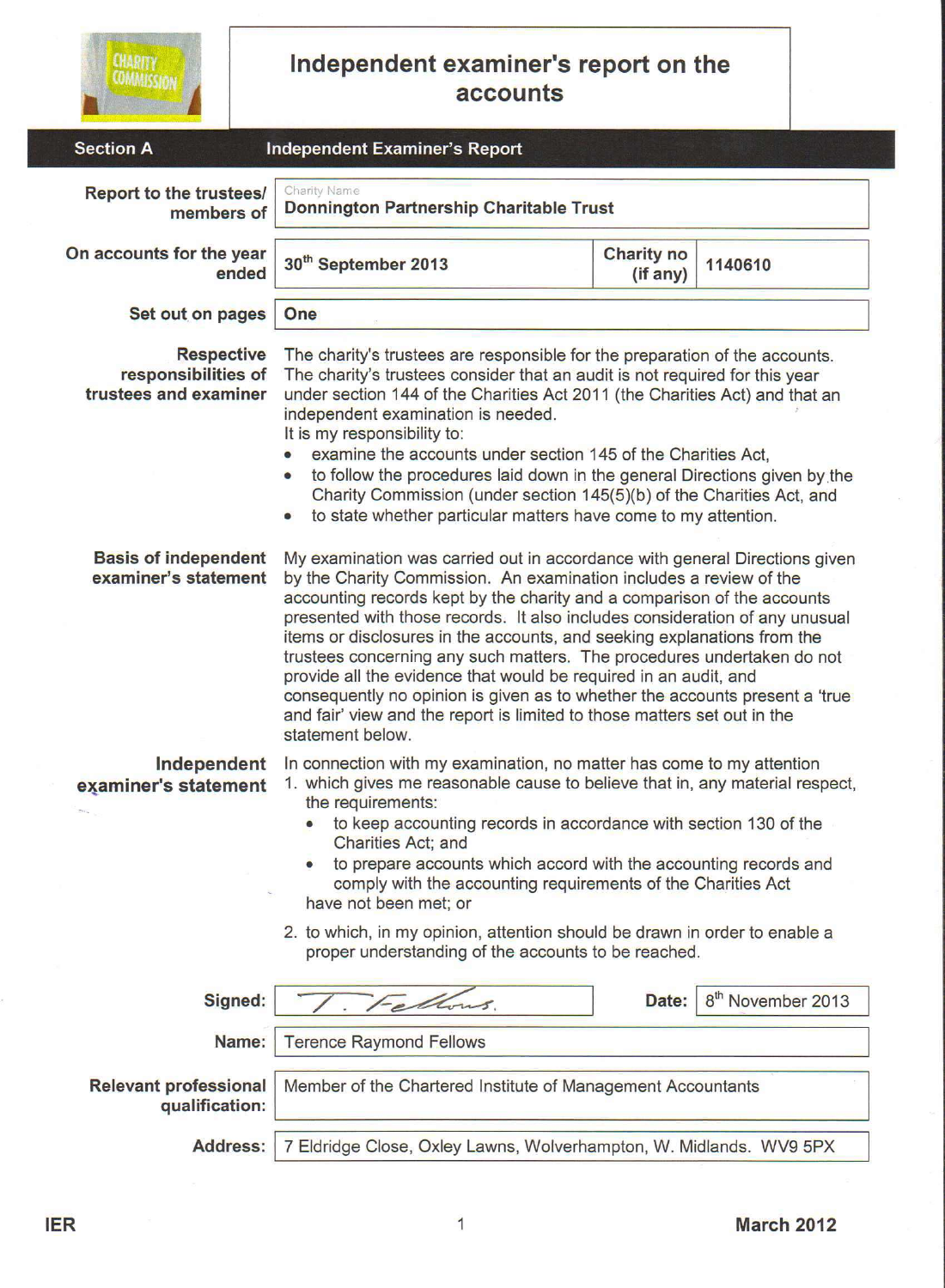|                                            | <b>Charity Name</b><br>Donnington Partnership Charitable Trust |                                 | No (if any)<br>1140610           | CC16a                         |                  |
|--------------------------------------------|----------------------------------------------------------------|---------------------------------|----------------------------------|-------------------------------|------------------|
| <b>CHARITY</b><br><b>COMMISSION</b>        | <b>Receipts and payments accounts</b>                          |                                 |                                  |                               |                  |
|                                            | For the period from                                            | Period start date<br>01/10/2012 | To                               | Period end date<br>30/09/2013 |                  |
| <b>Section A Receipts and payments</b>     |                                                                |                                 |                                  |                               |                  |
|                                            | <b>Unrestricted</b><br>funds                                   | <b>Restricted</b><br>funds      | <b>Endowment</b><br>funds        | <b>Total funds</b>            | Last year        |
| <b>A1 Receipts</b>                         | to the nearest<br>£                                            | to the nearest £                | to the nearest £                 | to the nearest £              | to the nearest £ |
| Café Sales                                 |                                                                | 23,587                          |                                  | 23,587                        | 12,714           |
| General                                    | 76                                                             | $\blacksquare$                  | ٠.                               | 76                            | 155              |
| <b>CVS Website Grant</b>                   | $\blacksquare$                                                 | 144                             | ٠                                | 144                           | 180              |
| Skatepark Fairshare Grant                  |                                                                | 10,040                          |                                  | 10,040                        | 2,706            |
| Table Tennis Table F/share grant           |                                                                | 1,000                           |                                  | 1,000                         |                  |
| Directories Fairshare Grant                |                                                                | 800                             |                                  | 800                           |                  |
| Café Capital Grant                         | $\blacksquare$                                                 | 1,173                           | $\blacksquare$                   | 1,173                         | 23,570           |
| Café Revenue Grant<br>M's Subscriptions    | $\blacksquare$                                                 | 6,352                           | $\blacksquare$                   | 6,352                         | 6,794            |
| Donations                                  | 300                                                            | 273<br>$\blacksquare$           | $\blacksquare$<br>$\blacksquare$ | 273<br>300                    | 282              |
| Older People                               |                                                                | $\blacksquare$                  | ۰.                               |                               | 16               |
| <b>Tool Library</b>                        |                                                                | 53                              | ٠                                | 53                            | 39               |
| <b>Tool Libray Fairshare Grant</b>         |                                                                | 400                             |                                  | 400                           |                  |
| Interest                                   | 335                                                            | $\blacksquare$                  |                                  | 335                           | 5                |
| <b>Sub total (Gross income for</b><br>AR)  | 710                                                            | 43,822                          |                                  | 44,532                        | 46,461           |
| A2 Asset and investment sales,             |                                                                |                                 |                                  |                               |                  |
| (see table).                               |                                                                |                                 |                                  |                               |                  |
| <b>Transfer From Treasury Deal</b>         |                                                                |                                 |                                  |                               | 10,000           |
| <b>Acc</b>                                 |                                                                |                                 |                                  |                               |                  |
| Sub total                                  |                                                                |                                 |                                  |                               |                  |
|                                            |                                                                |                                 |                                  |                               |                  |
| <b>Total receipts</b>                      | 710                                                            | 43,822                          |                                  | 44,532                        | 46,461           |
| <b>A3 Payments</b>                         |                                                                |                                 |                                  |                               |                  |
| General Fund                               | 101                                                            |                                 |                                  | 101                           | 83               |
| Café                                       |                                                                | 15,653                          | ۰                                | 15,653                        | 9,586            |
| <b>Salary Costs</b>                        |                                                                | 4,232                           |                                  | 4,232                         |                  |
| 1&1 Website Fee                            | ٠                                                              | 144                             | ٠                                | 144                           | 144              |
| M's Room Hire<br>Fairshare Skatepark Grant |                                                                | 588<br>12,746                   | ۰                                | 588                           | 2,479            |
| Table Tennis Fairshare Grant               |                                                                | 1,000                           |                                  | 12,746<br>1,000               |                  |
| Directories Fairshare Grant                |                                                                | 800                             |                                  | 800                           |                  |
| <b>Fairshare Revenue Grant</b>             |                                                                | 8,412                           | $\blacksquare$                   | 8,412                         | 4,730            |
| Insurance                                  |                                                                | 579                             | ۰                                | 579                           | 559              |
| Older People                               |                                                                |                                 | ٠                                |                               | 76               |
| Fairshare Capital Grant (Café)             |                                                                | 159                             |                                  | 159                           | 24,590           |
| <b>Tool Library Fairshare Grant</b>        |                                                                | 400                             |                                  | 400                           |                  |
| Cookery Books & Classess (NHS Grant)       |                                                                | 84                              |                                  | 84                            | 739              |
| Sub total                                  | 101                                                            | 44,797                          |                                  | 44,897                        | 42,986           |
| <b>A4 Asset and investment</b>             |                                                                |                                 |                                  |                               |                  |
| purchases, (see table)                     |                                                                |                                 |                                  |                               |                  |
| <b>Treasury Deal Account</b>               | ٠                                                              |                                 |                                  |                               | 10,000           |
| Sub total                                  | $\blacksquare$                                                 |                                 |                                  |                               |                  |
| <b>Total payments</b>                      | 101                                                            | 44,797                          |                                  | 44,897                        | 42,986           |
| Net of receipts/(payments)                 | 610                                                            | 975                             |                                  | 365                           | 3,475            |
| A5 Transfers between funds                 | #                                                              |                                 |                                  |                               |                  |
| A6 Cash funds last year end                | 2,222                                                          | 23,397                          |                                  | 25,619                        |                  |
| Cash funds this year end                   | 2,832                                                          | 22,422                          |                                  | 25,254                        | 3,475            |
|                                            |                                                                |                                 |                                  |                               |                  |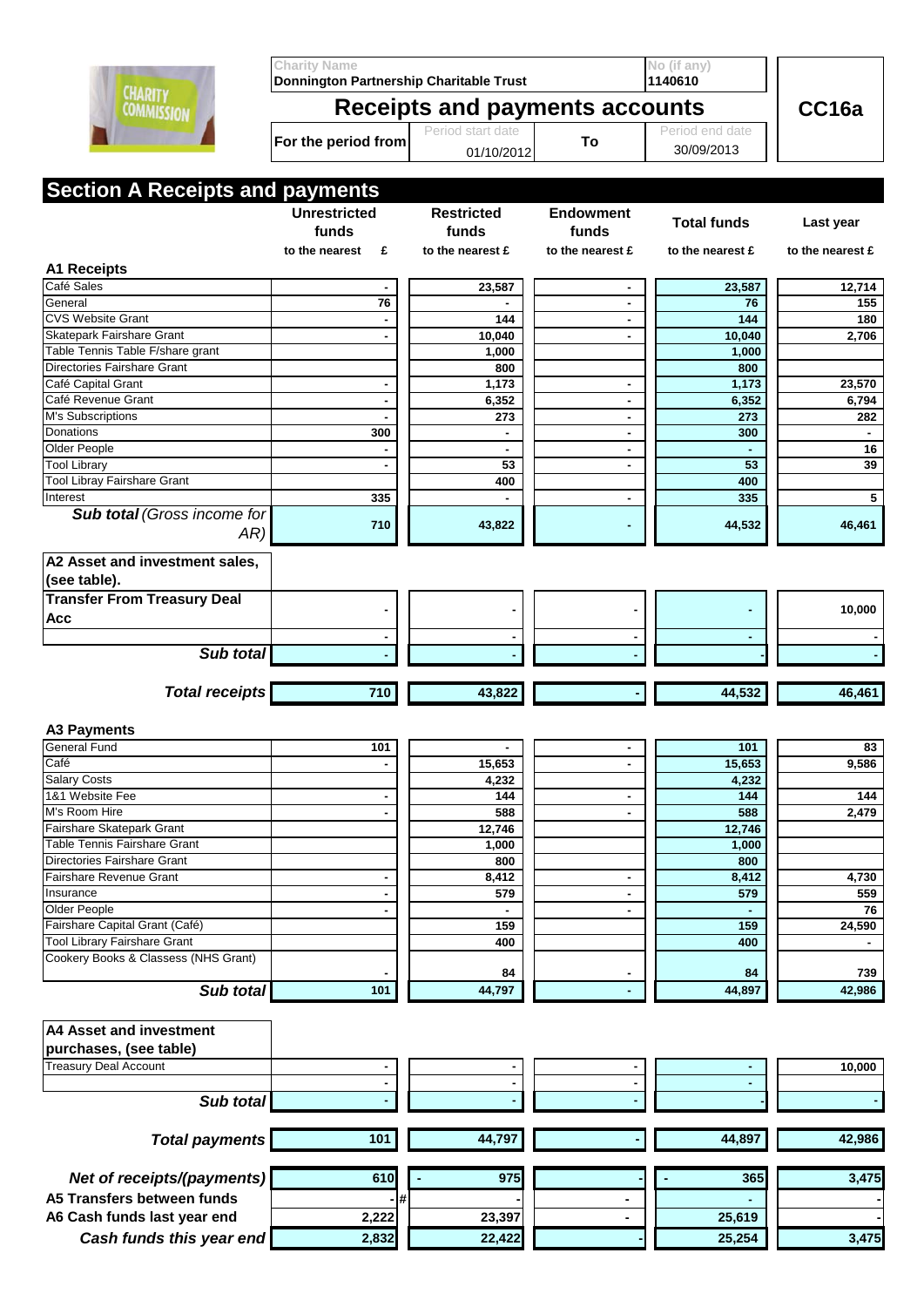| Categories                        | Section B Statement of assets and liabilities at the end of the period<br><b>Details</b> | <b>Unrestricted</b><br>funds<br>to nearest £ | <b>Restricted</b><br>funds<br>to nearest £ | <b>Endowment</b><br>funds<br>to nearest £ |
|-----------------------------------|------------------------------------------------------------------------------------------|----------------------------------------------|--------------------------------------------|-------------------------------------------|
| <b>B1 Cash funds</b>              | <b>Current Account</b>                                                                   | 2,818                                        | 3,415                                      |                                           |
|                                   | <b>High Interest Account</b>                                                             | 14                                           | 9,006                                      |                                           |
|                                   | <b>Treasury Deal Account</b>                                                             |                                              | 10,000                                     |                                           |
|                                   | <b>Total cash funds</b>                                                                  | 2,832                                        | 22,422                                     |                                           |
|                                   | (agree balances with receipts and payments                                               |                                              |                                            |                                           |
|                                   | $account(s)$ )                                                                           | 0K<br><b>Unrestricted</b>                    | OK<br><b>Restricted</b>                    | OK<br><b>Endowment</b>                    |
|                                   |                                                                                          | funds                                        | funds                                      | funds                                     |
|                                   | <b>Details</b>                                                                           | to nearest £                                 | to nearest £                               | to nearest £                              |
| <b>B2 Other monetary assets</b>   |                                                                                          |                                              | $\blacksquare$                             |                                           |
|                                   |                                                                                          | ٠                                            |                                            | ٠                                         |
|                                   |                                                                                          | ٠                                            |                                            |                                           |
|                                   |                                                                                          | ٠                                            | $\blacksquare$                             | ٠                                         |
|                                   |                                                                                          | ٠                                            |                                            |                                           |
|                                   |                                                                                          |                                              |                                            |                                           |
|                                   | <b>Details</b>                                                                           | Fund to which<br>asset belongs               | Cost (optional)                            | <b>Current value</b><br>(optional)        |
| <b>B3 Investment assets</b>       |                                                                                          |                                              |                                            |                                           |
|                                   |                                                                                          |                                              |                                            |                                           |
|                                   |                                                                                          |                                              | $\blacksquare$                             |                                           |
|                                   |                                                                                          |                                              | ä,                                         |                                           |
|                                   |                                                                                          |                                              | $\blacksquare$                             | ٠                                         |
|                                   | <b>Details</b>                                                                           | Fund to which<br>asset belongs               | Cost (optional)                            | <b>Current value</b><br>(optional)        |
| <b>B4 Assets retained for the</b> | 2 x Dell Laptops                                                                         | Restricted                                   | 715                                        |                                           |
| charity's own use                 | Buffalo Bain Marie S/N 2011120100769                                                     | Restricted                                   | 145                                        |                                           |
|                                   | 5 Bain Marie Trays                                                                       | Restricted                                   | 50                                         |                                           |
|                                   | 10 Litre Soup Kettle                                                                     | Restricted                                   | 66                                         | ۰.                                        |
|                                   | 10 x Thermo Boxes                                                                        | Restricted                                   | 303                                        | ۰.                                        |
|                                   | Double Boiler                                                                            | Restricted                                   | 40                                         | ۰                                         |
|                                   | 2 x 7.6 ltr Boiling Pans                                                                 | Restricted                                   | 53                                         | $\sim$                                    |
|                                   | Colander                                                                                 | Restricted                                   | 11                                         | $\sim$                                    |
|                                   | 2 x 9.5 ltr Stew Pans                                                                    | Restricted                                   | 82                                         |                                           |
|                                   | 4 x Bain Marie Trays                                                                     | Restricted                                   | 53                                         |                                           |
|                                   | 3 x Thermo Boxes                                                                         | Restricted                                   | 91                                         |                                           |
|                                   | <b>Fly Killer</b>                                                                        | Restricted                                   | 78                                         |                                           |
|                                   | Cooking Range S/N                                                                        | Restricted                                   | 1,574                                      |                                           |
|                                   | 25005561<br>Gas Hose                                                                     | Restricted                                   | 78                                         |                                           |
|                                   | Corner Wall Bench<br>1100x650                                                            | Restricted                                   | 623                                        |                                           |
|                                   | <b>Exraction Canopy</b>                                                                  | Restricted                                   | 2,118                                      |                                           |
|                                   | Cupboard Base Unit<br>1800x600                                                           | Restricted                                   | 964                                        |                                           |
|                                   | Cupboard Base Unit<br>1000x60                                                            | Restricted                                   | 901                                        |                                           |
|                                   | Wall Cupboard                                                                            |                                              | 535                                        |                                           |
|                                   | 900x300                                                                                  | Restricted                                   |                                            |                                           |
|                                   | <b>Wall Cupboard</b><br>700x300                                                          | Restricted                                   | 466                                        |                                           |
|                                   | 2 x Wall Shelves<br>1900mm                                                               | Restricted                                   | 230                                        |                                           |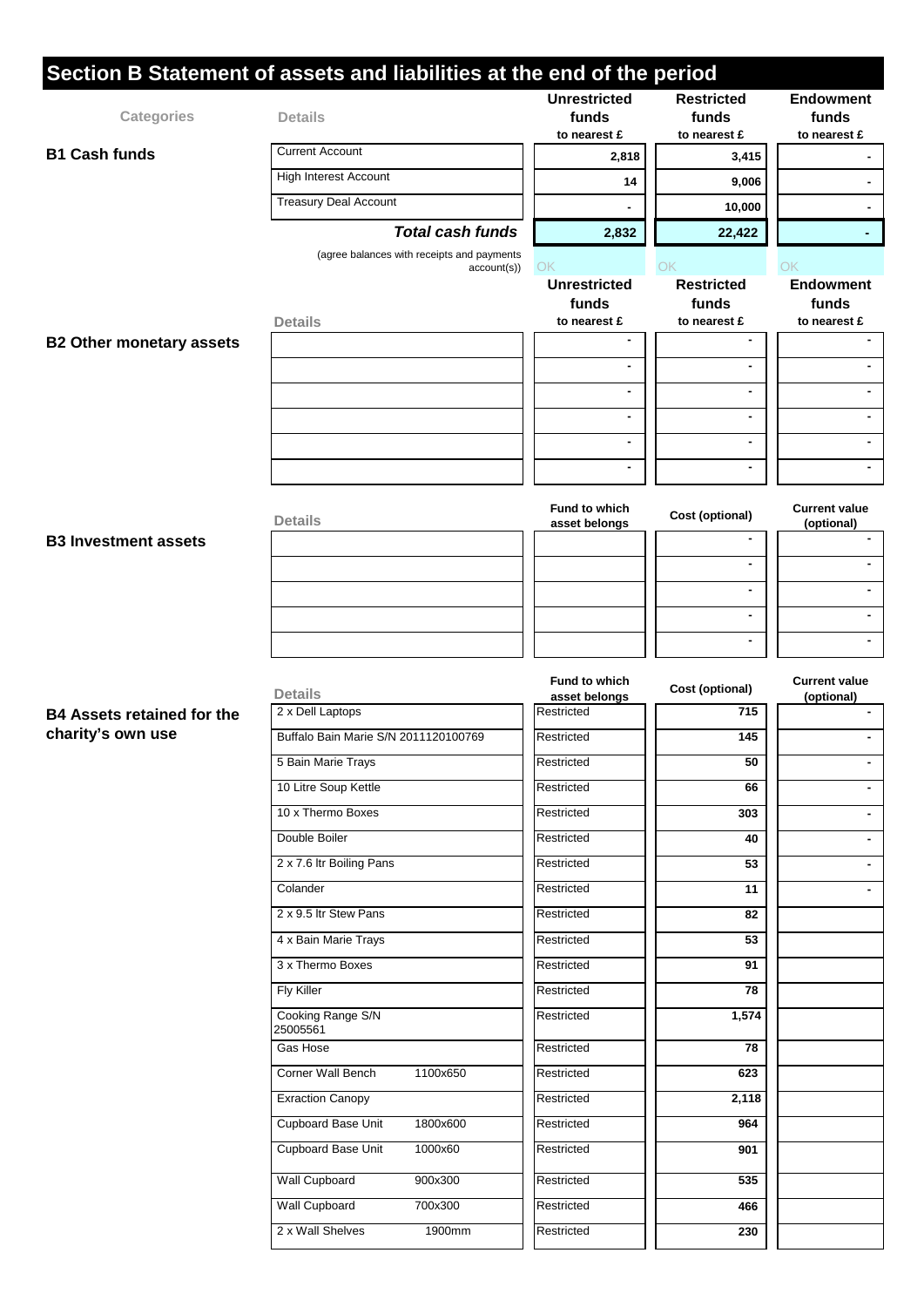| Wall Bench                      | 1900x650             | Restricted | 376   |  |
|---------------------------------|----------------------|------------|-------|--|
| Wall Bench                      | 1140x650             | Restricted | 262   |  |
| <b>Wall Shelf</b>               | 1490mm               | Restricted | 202   |  |
| <b>Water Boiler</b>             | S/N 21204883         | Restricted | 439   |  |
| Hand Wash Basin                 |                      | Restricted | 90    |  |
| Sink Unit                       |                      | Restricted | 1,318 |  |
| Dishwasher                      | S/N BD1068271211     | Restricted | 1,674 |  |
| <b>Water Softner</b>            |                      | Restricted | 102   |  |
| <b>Wall Bench</b>               | 900x650              | Restricted | 256   |  |
| 2 x Wall Shelves                | 1400x300             | Restricted | 202   |  |
| 2 x Wall Shelves                | 550x300              | Restricted | 132   |  |
| <b>Wall Cupboard</b>            | 900mm                | Restricted | 541   |  |
| Refridgerator                   | S/N 10076467         | Restricted | 803   |  |
| <b>Upright Freexer</b>          | S/N 10080821         | Restricted | 834   |  |
| Cupboard Base Unit              | 900x600              | Restricted | 882   |  |
| <b>Wall Shelf</b>               | 1100x300             | Restricted | 91    |  |
| Corner Wall Bench               | 1000x650             | Restricted | 300   |  |
| <b>Husky Chiller</b>            |                      | Restricted | 79    |  |
| <b>Folding Table</b>            | 183x76               | Restricted | 36    |  |
| <b>Folding Table</b>            | 60x60                | Restricted | 30    |  |
| 8 x Folding Chairs              |                      | Restricted | 106   |  |
| 2 x Thermo boxes                |                      |            |       |  |
| with lids<br>Water Urn - Cygnet | 27L                  | restricted |       |  |
| Water Urn - Cygnet              | 18L                  | restricted |       |  |
| Fridge Decca                    |                      | restricted |       |  |
| <b>Drinks Chiller</b>           | <b>Budweiser</b>     | restricted |       |  |
| Can Opener                      |                      | restricted |       |  |
| Food Processor                  |                      | restricted |       |  |
| <b>Food Mixer</b>               |                      | restricted |       |  |
| 2 x 4 slice toaster             |                      | restricted |       |  |
| <b>Dualit Toaster 4slice</b>    |                      | restricted |       |  |
| 3 x Fans                        |                      | restricted |       |  |
| Kettle                          |                      | restricted |       |  |
| <b>Blender</b>                  |                      | restricted |       |  |
| Microwave                       | <b>Russell Hobbs</b> | restricted |       |  |
| Microwave                       |                      | restricted |       |  |
| 2 x Buffet Servers              |                      | restricted |       |  |
| Kenwood Multipro                |                      | restricted |       |  |
| 2 x Tesco Grillers              |                      | restricted |       |  |
| George Foreman Grill            |                      | restricted |       |  |
| Delta Fryer                     |                      | restricted |       |  |
| 3 x Lawn Mowers                 |                      | Restricted |       |  |
| 2 x Strimmers                   |                      | Restricted |       |  |
| 3 x hedge cuters                |                      | Restricted |       |  |
| Large selection of              |                      | Restricted |       |  |
| handheld tools and              |                      |            |       |  |